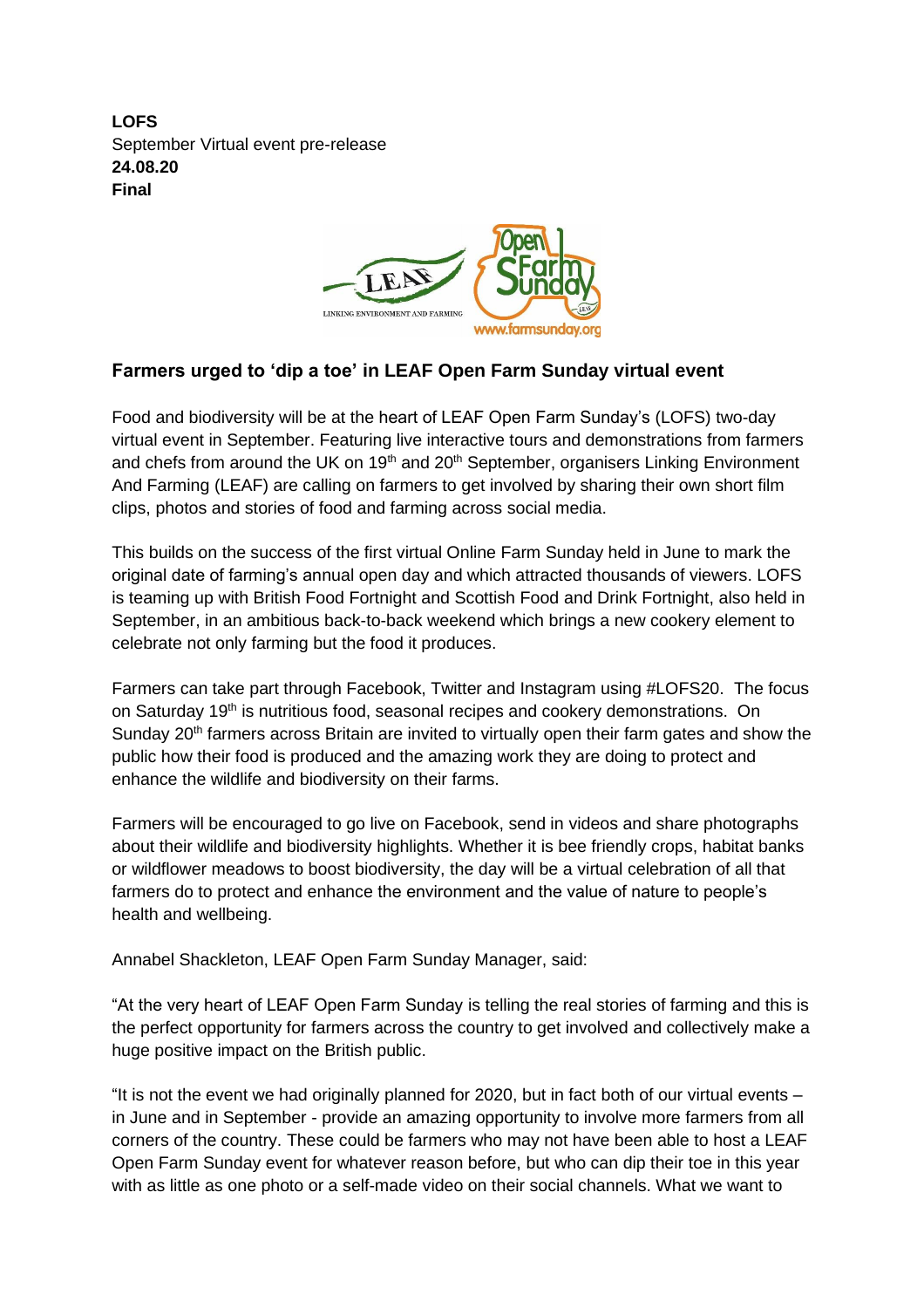show is a really rich and diverse kaleidoscope of farming stories from the people who can tell them best."

The recent pandemic has highlighted to the nation the value of food as well as fresh air and countryside, all in which farmers play a fundamental role. The virtual format creates a powerful platform to reach out to more people than ever before, including those who may not have been able to attend an open farm event in the past.

Northumberland mixed farmer, John Renner, and long-term LEAF Open Farm Sunday host farmer explained:

"We have always welcomed around a 100 people when we have opened our gates for LEAF Open Farm Sunday, which is a great number to keep it personal. That said, having taken part in the June virtual event, we reached over ten thousand, which was incredibly rewarding and great to know so many people engaged with our farm story.

"With the increased interest in cooking from scratch and the provenance of food, this is the moment to maintain the momentum and keep British food front of mind so when people are in the supermarket they actively select local, sustainably produced or consider buying direct from the farm.

"I would encourage everyone who plays a part in the UK farming industry to get involved this September. It doesn't take much time and it is really good fun. Imagine the impact if everyone in the industry - from farmers to agronomists, vets, tractor mechanics, shearers and millers - posted a picture, video or message on their social channels on Sunday 20<sup>th</sup> September."

The LEAF Open Farm Sunday website will have pages devoted to the two themes, and the event's sponsors - AHDB, Arla, Asda, BASF, Co-op, Defra, Farmers Weekly, Frontier Agriculture, John Deere, Kellogg's, LEAF Marque, NFU, Sainsbury's, Tesco and Waitrose will be sharing videos, photos, activities, recipes, downloads and links throughout the two days.

For farmers considering getting involved, [LEAF's Speak Out Toolkit](https://leafuk.org/farming/speakout-introduction) is packed with easy-touse guidance and resources, providing step by step support for virtual communications.

Some top tips for self-filming highlighted in a recent LOFS host farmer meeting include:

- Go live if you are confident! 82% of viewers would rather watch a live video. If this isn't an option, 'on the day' relatability is also popular. Take a photo or video that morning and post it the same day.
- When filming, keep things fun and light-hearted where you can
- Make sure you have a good backdrop cow? combine? woods?
- If you have a particular message you want to get across say things three times in three different ways to help the audience absorb it
- Authenticity is key  $-$  do not edit videos too much  $-$  the public like the raw material
- Use visual content be prepared with props
- Always film with your phone in landscape (not portrait)